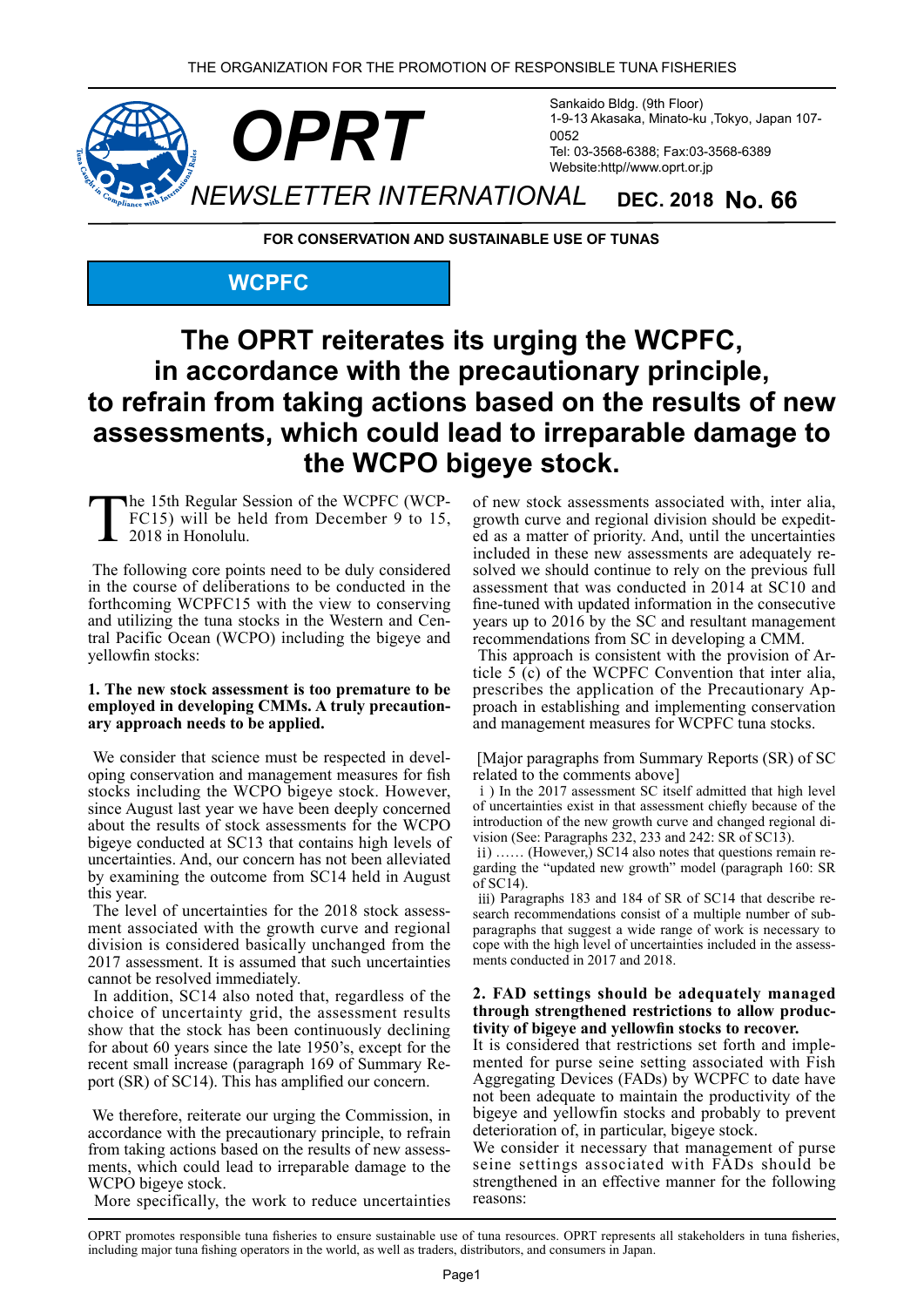Firstly, FAD settings are considered attributable to the deterioration of bigeye stocks though large amount of juvenile bigeye catches. This recognition has been shared by scientific bodies of other RFMOs; and

mission consider measures to reduce fishing mortality from fisheries that take juveniles, with the goal to Secondly, SC has repeatedly suggested that the Commission consider measures to reduce fishing mortalincrease bigeye fishery yields and reduce any further impacts on the spawning biomass for the stock in the tropical regions. SC has also made a recommendation from the same perspective for the WCPO yellowfin stock.

Measures to be established reflecting this perspective cruit) for bigeye and yellowfin stocks, and the promotion of conservation and rational use of these stocks. will contribute to the increase in  $Y/R$  (Yield per Recruit) for bigeye and yellowfin stocks, and the promowill contribute to the increase in  $Y/R$  (Yield per Re-

[Relevant paragraphs]

[Scientific Committee (SC) of WCPFC

i) SC 14 (therefore) recommends that WCPFC15 could continue to consider measures to reduce fishing mortality from fisheries that take juveniles, with the goal to increase bigeye fishery yields and reduce any further impacts on the spawning biomass for this stock in the tropical regions (Paragraph 179: Summary Report (SR) of SC14 of WCPFC)

ity from fisheries that take juveniles, with the goal to increase ii) WCPFC could consider measures to reduce fishing mortalto maximum fishery yields and reduce any further impacts on the spawning potential for this (the WCPO yellowfin) stock in the tropical regions (Paragraph 38 (255): SR of SC10 (Management advice including this is still most recent)).

[Standing Committee on Research and Statistics of ICCAT] "The Commission (ICCAT) should be aware that increased harvests on small fishes by FADs and other fisheries as well as the development of new fisheries could have had negative consequences for the productivity of bigeye tuna fisheries (e.g. reduced yield at MSY and increased SSB required to produce MSY) and, therefore, should the Commission wish to increase ommend that effective measures be found to reduce fishing long-term sustainable yield, the Committee continues to recmortality of small bigeye tunas." [2018 ICCAT SCRS Report [paragraph]

"The Commission should be aware that increased harvests on quences. Should the Commission wish to increase long term small yellowfin and bigeye tuna could have negative consesustainable yield, the Committee continues to recommend that effective measures be found to reduce fishing mortality of small yellowfin and bigeye tuna." [ 2018 ICCAT SCRS RE-<br>PORT P27]

#### **3. Contributions from CCMs with major longline** fleets should be duly recognized.

In the future deliberations to develop conservation and management measures and other related issues, the following fact should also be duly considered in related deliberations: of the 5 CCMs (China, Japan, Korea, Chinese Taipei and USA: all except USA have **OPRT** member associations) that have major longline fisheries were subject to the reduction schedule for bigeye catches by longline fisheries from  $2014-2017$ (Appendix F of CMMs 2013-01, 2014-01, 2015-01 and 2016-01). The relevant longline fisheries industries have expended utmost efforts to reduce their catches in accordance with the catch reduction schedule regard-<br>less of whether the additional measures described for purse seine fisheries in the afore-mentioned CMMs are actually implemented or not. These endeavors by those longline industries are expecting the implementation of further effective restrictions on purse seiners' FAD

settings which should lead to the reduction in fishing mortality of bigeye tuna by purse seine fisheries to realize the recovery of the WCPO bigeye stock.

#### **4. Work to develop a Harvest Strategy (HS) for the** tion of conservation and management of the WCPO **WCPO** skipjack should, duly consider the promo**bigeye** and yellowfin stocks

As described in points number 1 and 2 above, because nificant impacts on the WCPO bigeye and yellowfin purse seine operations associated with FADs have sigstocks, it would be inappropriate if work to develop a HS for the WCPO skipjack within the WCPFC does not give due consideration to possible implications on the WCPO bigeye stock and related fisheries.

ducted by utilizing Management Strategy Evaluations In this regard, careful deliberations should be confor skipjack, bigeye and yellowfin in the WCPO.

### **ICCAT Annual Meeting**

### **No Agreements were reached on<br>management measures for<br>the Atlantic bigeye despite warning** from its scientific body (SCRS) – The status quo catch cannot be **.sustained**

**The 21st Special Meeting of International Commission on the Conservation of Atlantic Tunas** The 21st Special Meeting of International Commission on the Conservation of Atlantic Tunas<br>(ICCAT) was held from November 10 to 20,<br>2018 in Dubrovnik Croatia 2018 in Dubrovnik, Croatia.

jor elements of conservation and management measure No agreements were reached to renew any of the mafor tropical tuna stocks in the Atlantic including bigeye and yellowfin TACs, quota allocation among members ened restriction on purse seine settings associated with and cooperative non-members, or effectively strength-Fish Aggregating Devices (FADs) for 2019 and after. Despite warnings and recommendations made by the Standing Committee on Research and Statistics (SRCS) based on its recent full assessment for the bigeye stock, ICCAT failed to incorporate those into renewed management measures to cover 2019 and after, in a responsive manner.

[Measures covering  $2016-2018$  and the background] The current measures that were adopted in 2015 (15-01) and were revised in  $2016 (16-01)$  cover  $2016$ -2018. At this year's meeting the Commission was expected to renew those measures for 2019 and after based on the new full stock assessment for bigeye stock conducted this year and management recommendations to the Commission made by the SCRS.

The previous full assessment for bigeye stock was carried out in 2015 and demonstrated that the stock had been overfished and overfishing was taking place mainly due to the catch of juvenile fish whose level sumed. The SCRS, in 2015, recommended that the was substantially higher than the scientists had assures be taken to reduce fishing mortality of small fish TAC  $(85,000)$  t) should be reduced and effective mea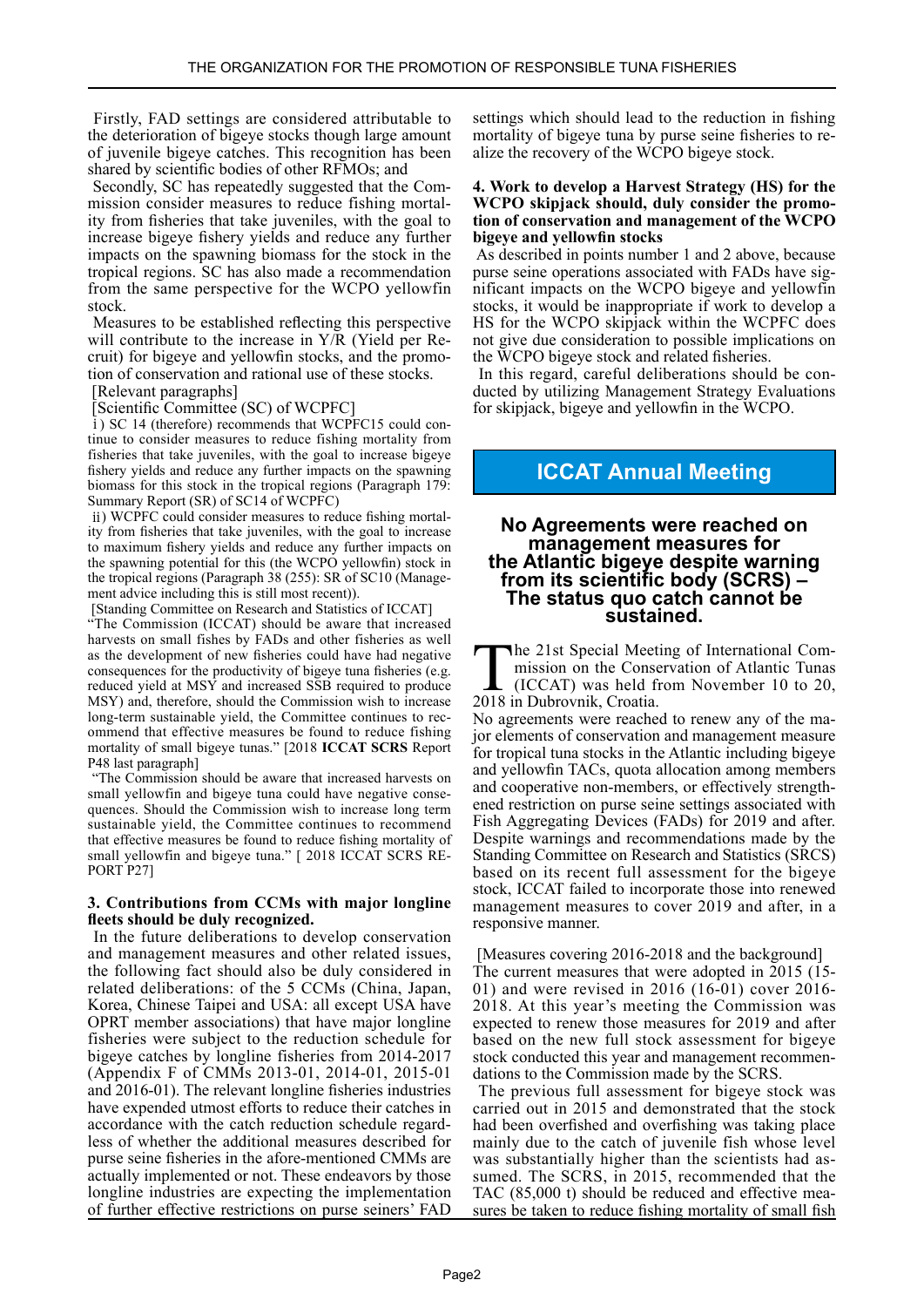which is mostly derived from fishing operations asso-<br>ciated with FADs.

sion adopted measures including the reduction in the In response to these inputs from SCRS, the Commis-TAC (to 65,000 t) and modification of time-area clo-<br>sure for FAD settings (the moratorium).

[This year's full assessment and recommendations] made by SCRS

The new assessment conducted this year indicated that the stock has been further deteriorated and that the current level of total removal from the stock could not he sustained

In particular, SCRS pointed out the total catches in  $2016$  and  $2017$  (approximately 78,000 t) exceeded the TAC by 20%, alarming that because this TAC does not affect all countries that can catch bigeye tuna, in theory the total catch removed from the stock could exceed the TAC.

SCRS also concluded that the moratorium has not been effective in reducing the mortality of juvenile bigeye tuna, and that any reduction in yellowfin tuna tion of effort into areas adjacent to the moratorium mortality was minimal, largely due to the redistribuarea and the increase in the number of fishing vessels.

The SCRS recommended that the Commission should urgently ensure that catches are appropriately reduced lowing the relevant provision adopted in 2011. Fur-<br>thermore, the SCRS noted that the necessary reduction to end overfishing and allow the stock to recover fol-<br>lowing the relevant provision adopted in 2011. Furto end overfishing and allow the stock to recover folof fishing mortality could not be achieved with current and previous FAD time area closures and/or changes to fleet allocation alone.

sion should be aware that increased harvests of small Furthermore, the SCRS warned that the Commisvelopment of new fisheries could have had negative fishes by FADs and other fisheries as well as the deconsequences for the productivity of bigeye tuna fisheries (e.g. reduced yield at MSY and increased SSB required to produce MSY). Therefore, it recommended that should the Commission wish to increase long-term sustainable yield, effective measures need to be found to reduce fishing mortality of small bigeye tunas.

[Outline of the deliberations at the 2018 ICCAT Meeting]

bers under these circumstances, no agreements were Although a sense of crisis was shared among memreached with respect to measures that would lead to a reduction in the total catch of bigeye tuna. Some members such as Brazil that are not subject to national quota under the TAC in 16-01 and have increased their catch of bigeye in recent years strongly opposed any reduction in their future catch arguing the rights of developing coastal states. Strengthened measures for sociated with FADs in order to reduce fishing mortality realizing effective restrictions on fishing activities asof juvenile bigeye and yellowfin tunas also met with strong opposition from the European Union and some African members with purse seine fleets.

After all, on the last day of the Meeting, it was decided that the provisions of 16-01 would be extended into 2019 with some adjustments.

It is assumed that deterioration will continue for the bigeye stock. Next year a full stock assessment for the yellowfin stock will be conducted by the SCRS. It is obvious that ICCAT bears the responsibility for the conservation of tuna and tuna-like species in the Atlantic and that there is an urgent need for ICCAT to covery of the bigeye tuna as well as to increase in the develop, adopt and implement measures to realize reproductivity of the stock, taking into account conservation of yellowfin tuna.

#### [Way forward]

Good advice is seldom welcome.

The more time the Commission takes to adopt and implement measures that rectify the current situation, the harsher the restrictions imposed on all the relevant countries will be.

Lastly, we would like to reiterate the last part of the first article of the previous OPRT Newsletter International "No. 65 October, 2018"..

If the productivity and the status of the Atlantic bigeye rate with the level that allowing the previous TAC of stock had been maintained at the level commensu- $85,000$ t had been applied before 2016 by means of implementation of management measures effective enough to maintain or reduce fishing mortality of small fish as recommended by the SCRS, the total catches of approximately 78,000 t  $(\le 85,000)$  t) for 2016 and 2017 might have been considered not to hamper the sustainability of the stock. Moreover, if the selectivity of the relevant fisheries had been properly maintained, the modate the aspirations of developing CPCs to further stock would have been able to provide room to accomcessive mortality for small fish) within the total catch develop their fisheries (as far as they do not cause exup to the level of  $85,000$  t (TAC).

Removals of Atlantic bigeye and it's TAC